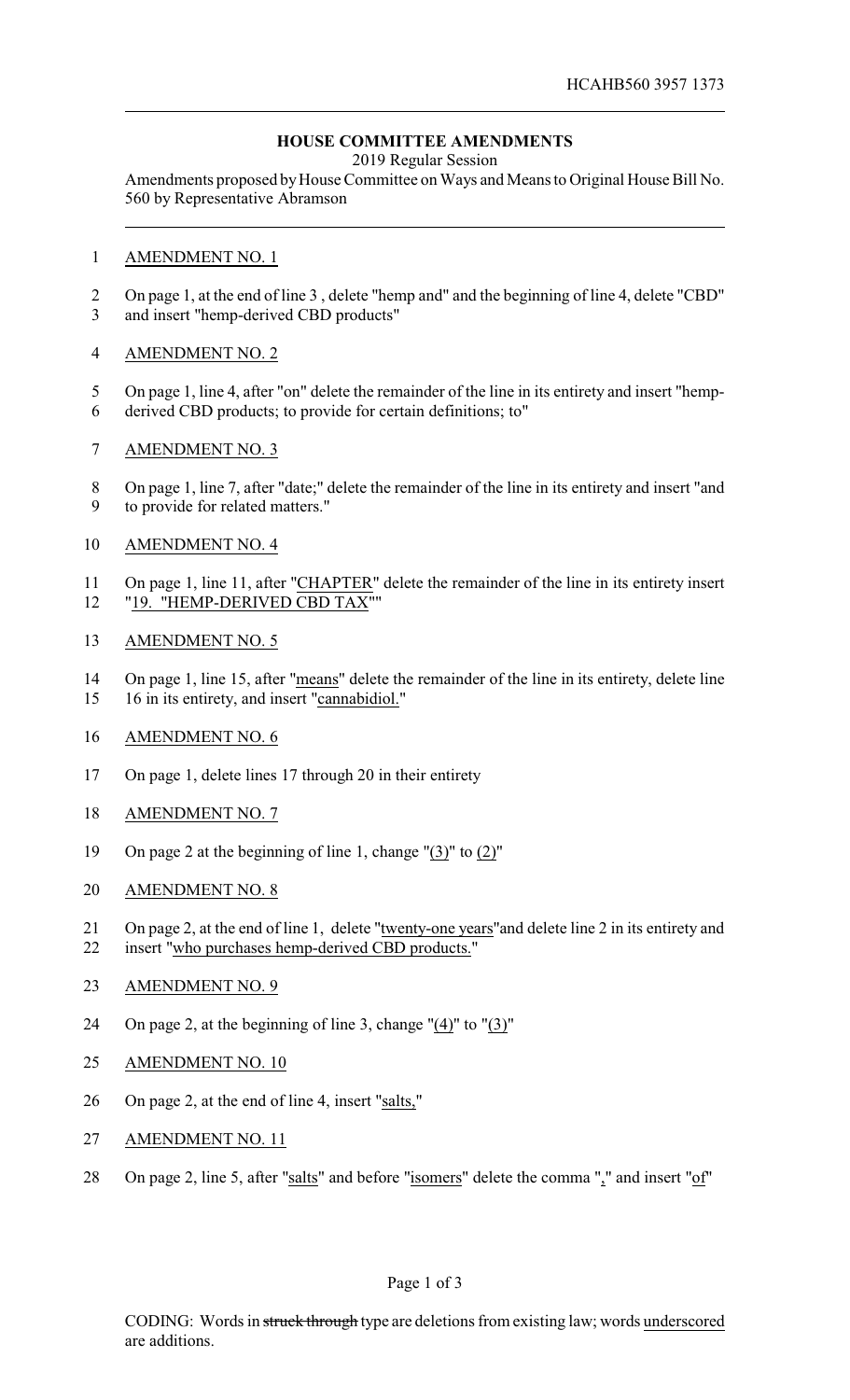### AMENDMENT NO. 12

2 On page 2, line 8, after "in" and before the period "." delete "R.S. 47:2602" and insert "R.S. 40:961"

## AMENDMENT NO. 13

On page 2, delete lines 9 through 12 in their entirety and insert the following:

```
7 "(4) "Hemp-derived CBD product" means any hemp-derived product that
8 contains CBD and is intended for consumption or topical use."
```
- AMENDMENT NO. 14
- On page 2, at the beginning of line 13, change "(6)" to "(5)"
- AMENDMENT NO. 15
- On page 2, delete lines 15 and 16 in their entirety and insert the following:
- "(6) "Retail sale" means the sale of hemp-derived CBD products to a consumer."
- AMENDMENT NO. 16
- On page 2, at the end of line 15 and the beginning of line 16, delete "hemp, hemp products, CBD, or CBD products" and insert "hemp-derived CBD products"
- AMENDMENT NO. 17
- On page 2 at the end of line 16, after "consumer" and before the period "." insert the following:
- "for any purpose and shall include all transactions as the secretary, upon investigation, finds to be in lieu of sales
- AMENDMENT NO. 18
- On page 2, delete lines 17 and 18 in their entirety and insert the following:
- "(7) "Retailer" means an entity that sells hemp-derived CBD products to a consumer."
- AMENDMENT NO. 19
- On page 2, line 17, after "entity" delete the remainder of the line, delete line 18 in its entirety, and insert "that sells hemp-derived CBD products to a consumer."
- AMENDMENT NO. 20
- On page 2, line 20 delete "hemp, hemp"and at the beginning of line 21, delete "products, CBD, and CBD products" and insert "hemp-derived CBD products"
- AMENDMENT NO. 21
- On page 2, delete line 22 in its entirety and at the beginning of line 23, delete "hemp, hemp
- products, CBD and CBD products"and insert "this Chapter shall be at the rate of three
- percent of the retail sales price of hemp-derived CBD products"